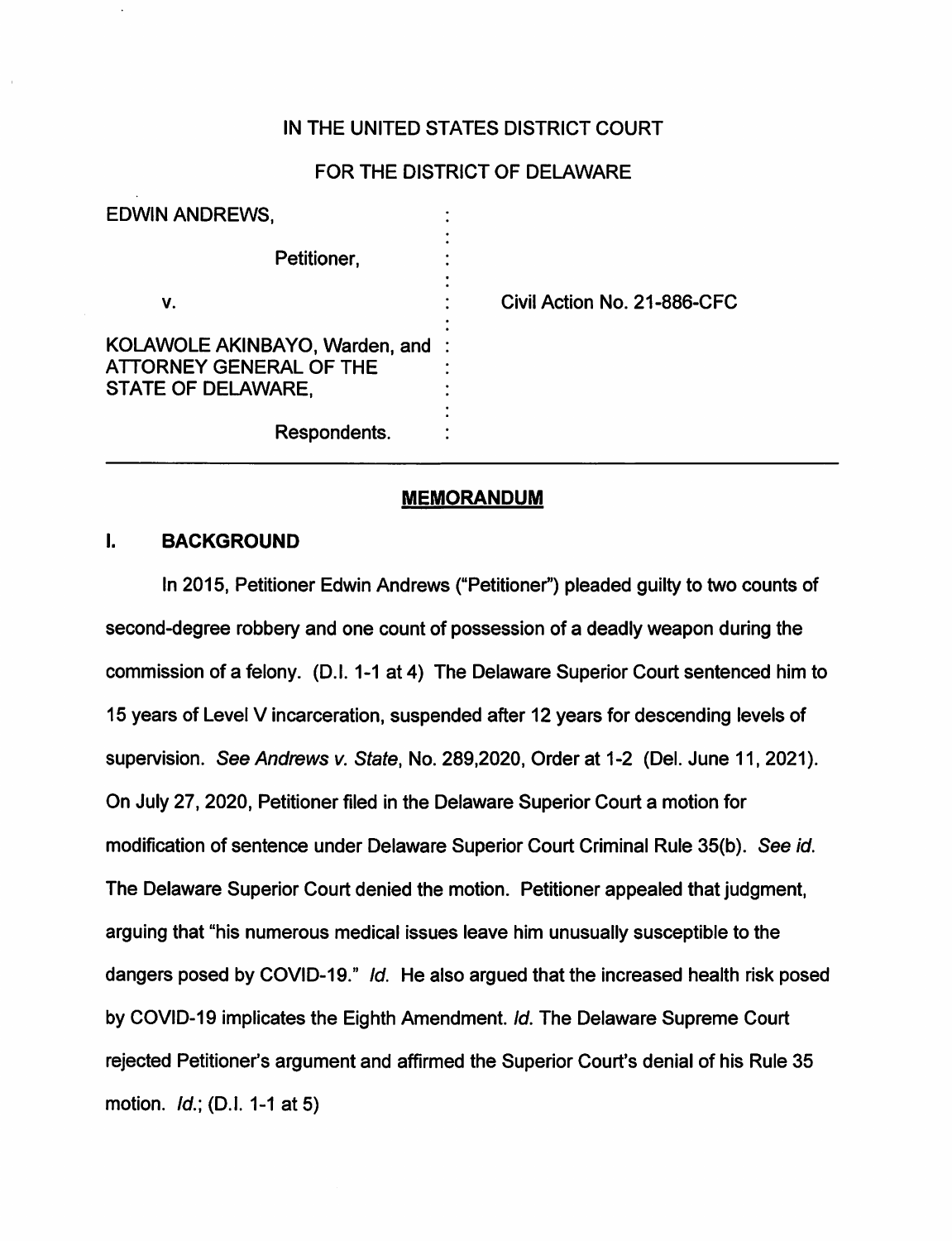Thereafter, Petitioner filed in this Court a form petition for habeas relief under 28 U.S.C. § 2254 challenging the Delaware state courts' denial of his Rule 35 motion. (D.I 1) He contends that the Delaware state court ignored his medical issues and that their denial of his Rule 35 motion violated his constitutional rights to due process and equal protection. (D.I. 1 at 5-15)

#### II. **STANDARD OF REVIEW**

A district court judge may summarily dismiss a habeas petition "if it plainly appears from the face of the petition and any exhibits annexed to it that the petitioner is not entitled to relief." Rule 4, 28 U.S.C. foll.§ 2254. A petitioner is not entitled to federal habeas relief unless he has exhausted state remedies for his habeas claims by "fairly presenting" the substance of the claims to the state's highest court, either on direct appeal or in a post-conviction proceeding, and in a procedural manner permitting the state courts to consider them on the merits. See 28 U.S.C. § 2254(b)(1)(A); Duncan v. Henry, 513 U.S. 364, 365 (1995); Lambert v. Blackwell, 134 F.3d 506, 513 (3d Cir. 1997). Petitioners seeking habeas corpus relief in federal court have the burden to establish exhaustion of state court remedies,<sup>1</sup> even when they are seeking habeas relief based on the risks posed by COVID-19. See, e.g., Valdez v. Kauffman, 2021 WL 1425300, at \*2-3 (M.D. Pa. Apr. 15, 2021); Ginn v. Kauffman, 2021 WL 1340140, at \*2- 3 (M.D. Pa. Apr. 9, 2021); Davis v. Kauffman, 2021 WL 1225930, at \*3-4 (M.D. Pa. Apr. 1, 2013).

<sup>1</sup> See DeFoy v. McCullough, 393 F.3d 439, 442 (3d Cir. 2005).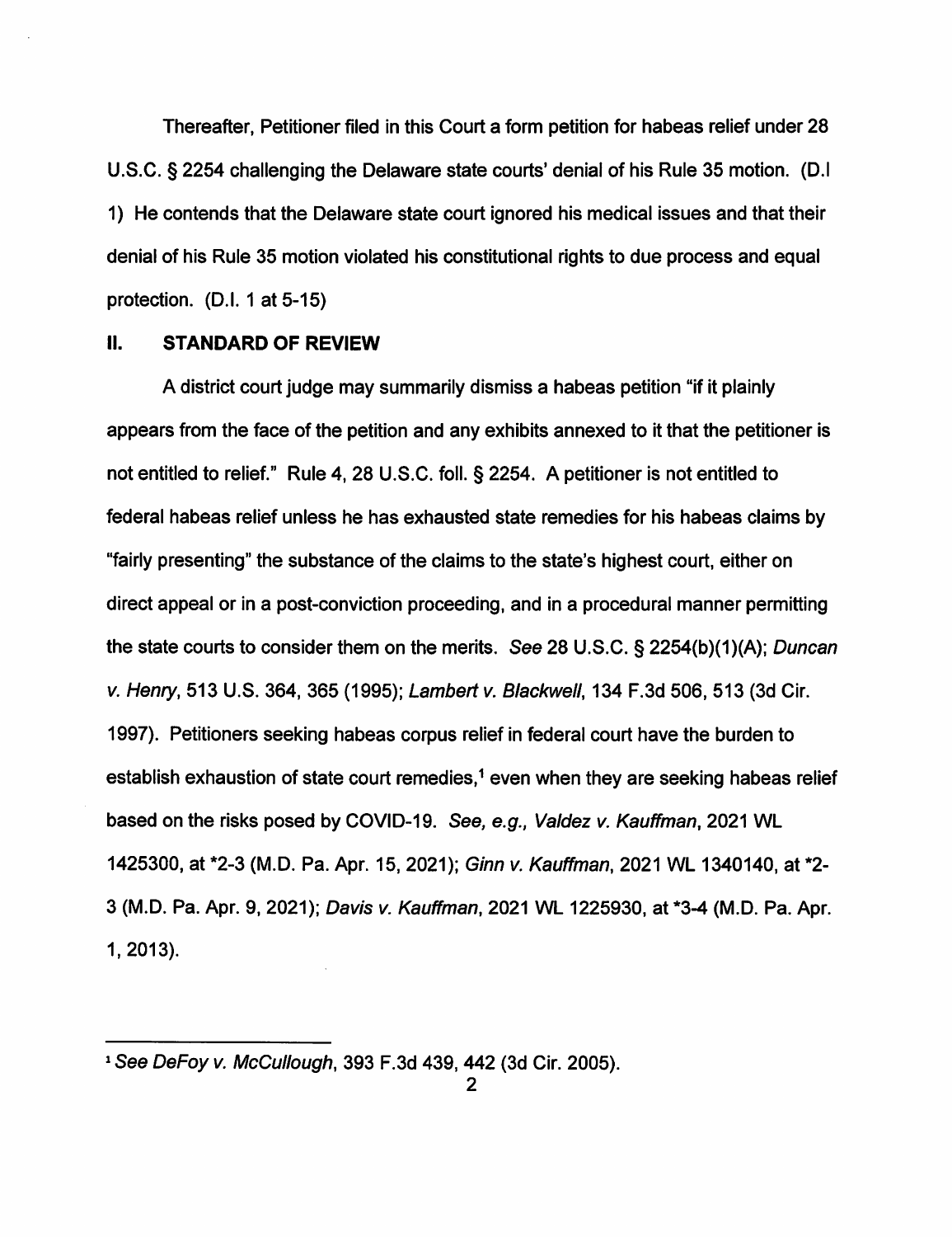#### Ill. **DISCUSSION**

There are two threshold issues in this case: (1) is a state prisoner's claim that the Eighth Amendment requires his release during the COVID-19 pandemic cognizable under 28 U.S.C. § 2254; and (2) did Petitioner exhaust state remedies for the instant claim. With respect to the first question, the Third Circuit has held that immigration detainees may proceed under 28 U.S.C. § 2241 to challenge allegedly unconstitutional conditions of confinement due to the COVID-19 pandemic. See Hope v. Warden York Cty. Prison, 972 F.3d 310 (3d Cir. 2020). Importantly, however, the Hope Court cautioned that it was "not creating a garden variety cause of action," and the Third Circuit has not extended its holding in Hope to cases outside the immigration context involving petitioners in custody pursuant to a state court judgment of conviction. Hope, 972 F.3d at 324-25; see, e.g., Houck v. Moser, 2021 WL 1840827, \*1 (W.D. Pa. May 7, 2021) ("Even in the COVID-19 era, a writ of habeas corpus is not a generally available remedy outside the immigrant detainee context contemplated in Hope v. Warden York County Prison [...]."). Given the significant amount of uncertainty surrounding the issue, the Court will refrain from deciding whether Petitioner can challenge the Delaware courts' failure to release him despite the risks posed by COVID-19.

Instead, the Court concludes that the instant Petition is subject to summary dismissal because Petitioner failed to exhaust state remedies. In Delaware, a prisoner may file a motion for reduction or modification of sentence pursuant to Superior Court Criminal Rule 35(b) and/or apply to the Delaware Department of Correction for a medical modification of sentence under 11 Del. C. § 4217. Under§ 4217, the

3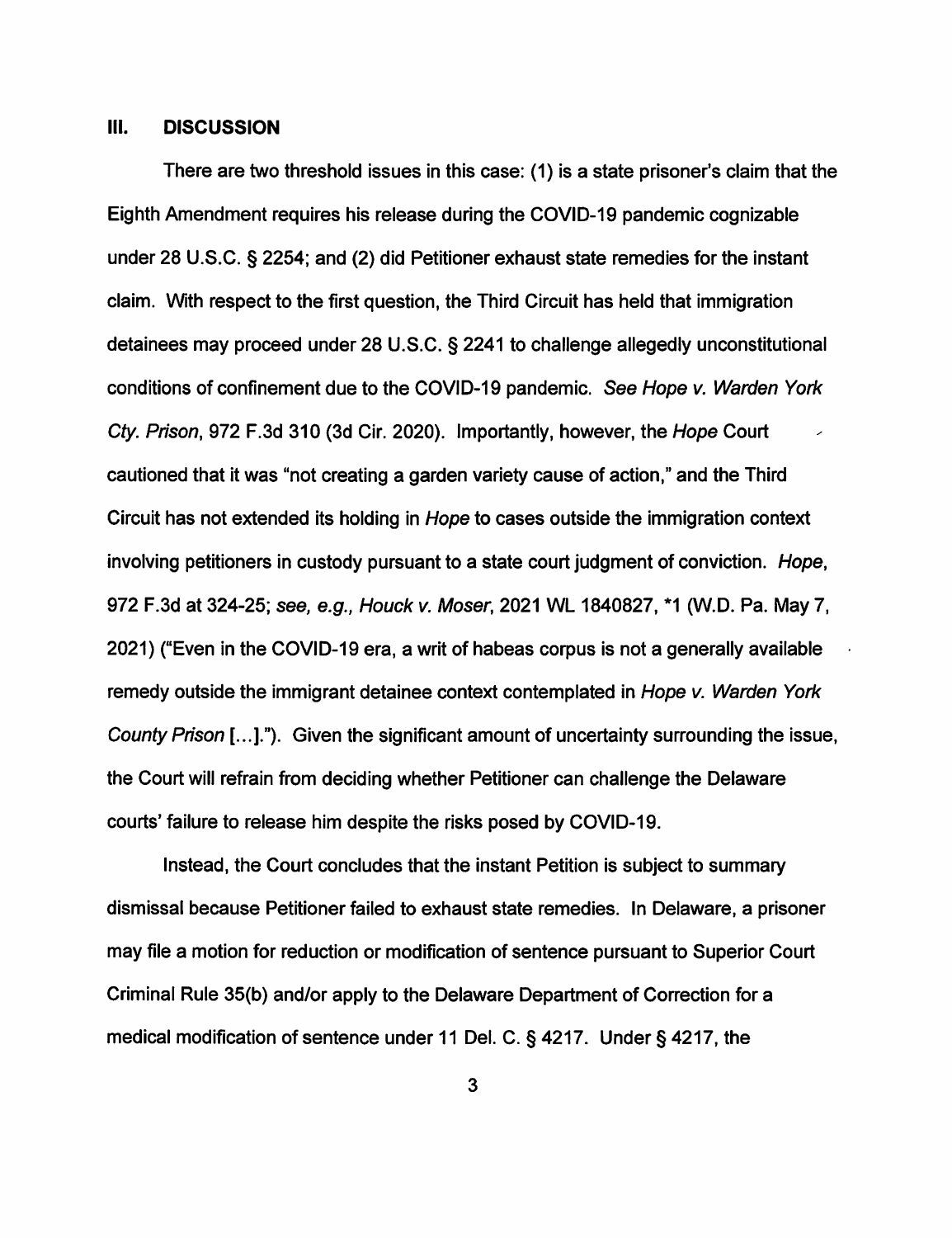Department of Correction may seek modification of an inmate's sentence for good cause, including "a serious medical illness or infirmity." See Eggleston v. State, 203 A.3d 738 {Table), 2019 WL 343669 {Del. Jan. 24, 2019) {citing 11 Del. C. § 4217{c)). Particularly relevant to this case, the Delaware Supreme Court has held that § 4217 is the statutory vehicle for seeking sentence modification in light of an offender's underlying medical conditions and potential exposure to COVID-19. See Johnson v. State, 239 A.3d 388 {Table), 2020 WL 5626231, at \*2 {Del. Sept. 18, 2020); see also Chrichlow v. State, 257 A.3d 449 {Table), 2021 WL 3087677, at \*2 {Del. July 21, 2021) {"An application under§ 4217 is the proper vehicle for Chrichlow's claims that his cancer treatment and potential exposure to COVID-19 warrants reduction of his sentence."); *Hernandez-Vargas v. State*, 240 A.3d 2 (Table), 2020 WL 5951372, at \*2 (Del. Oct. 7, 2020) ("[Tihe decision of whether the early release of low-risk offenders would lessen the dangers posed by COVID-19 to the general prison population is best left to the discretion of the Department of Corrections, which may move for the modification of any prisoner's sentence for good cause under 11 Del. C. § 4217.").

Although Petitioner filed a Rule 35{b) motion to modify his sentence and appealed the denial of that motion, the face of the instant Petition does not indicate that Petitioner pursued the discretionary process for determining his eligibility for a medical modification or sentence under§ 4217 by submitting a request and the required form to the Department of Correction. Accordingly, the Court will summarily dismiss the instant Petition without prejudice for failure to exhaust available state remedies.

4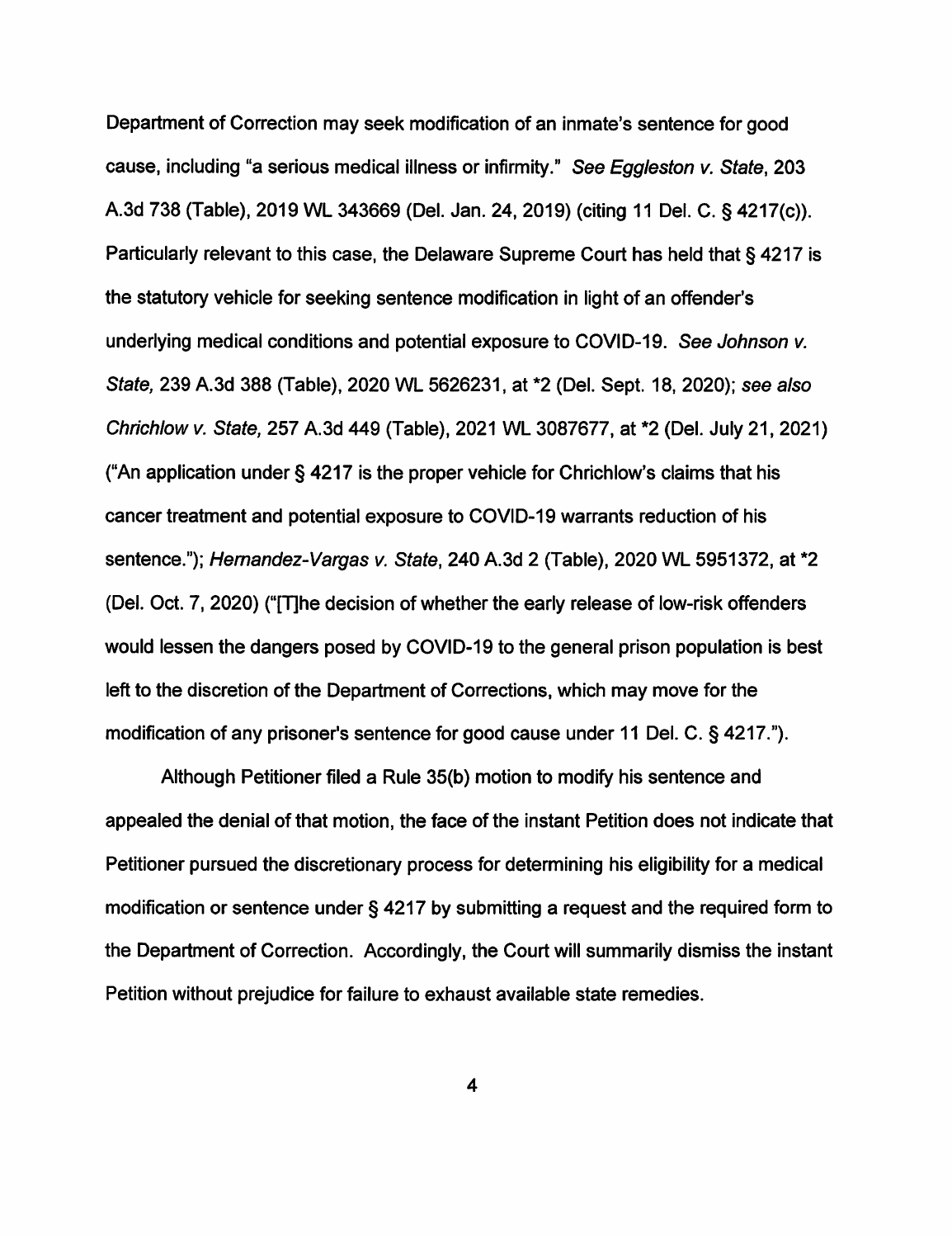## **IV. CONCLUSION**

For the reasons set forth above, the Court will summarily dismiss the instant Petition. The Court will also decline to issue a certificate of appealability because Petitioner has failed to make a "substantial showing of the denial of a constitutional right." See 28 U.S.C. § 2253(c)(2); 3d Cir. L.A.R. 22.2 (2011); United States v. Eyer, 113 F.3d 470 (3d Cir. 1997). A separate Order will be entered.

Dated: March 7, 2022

 $\frac{f}{c \text{dim } F}$ . Composity